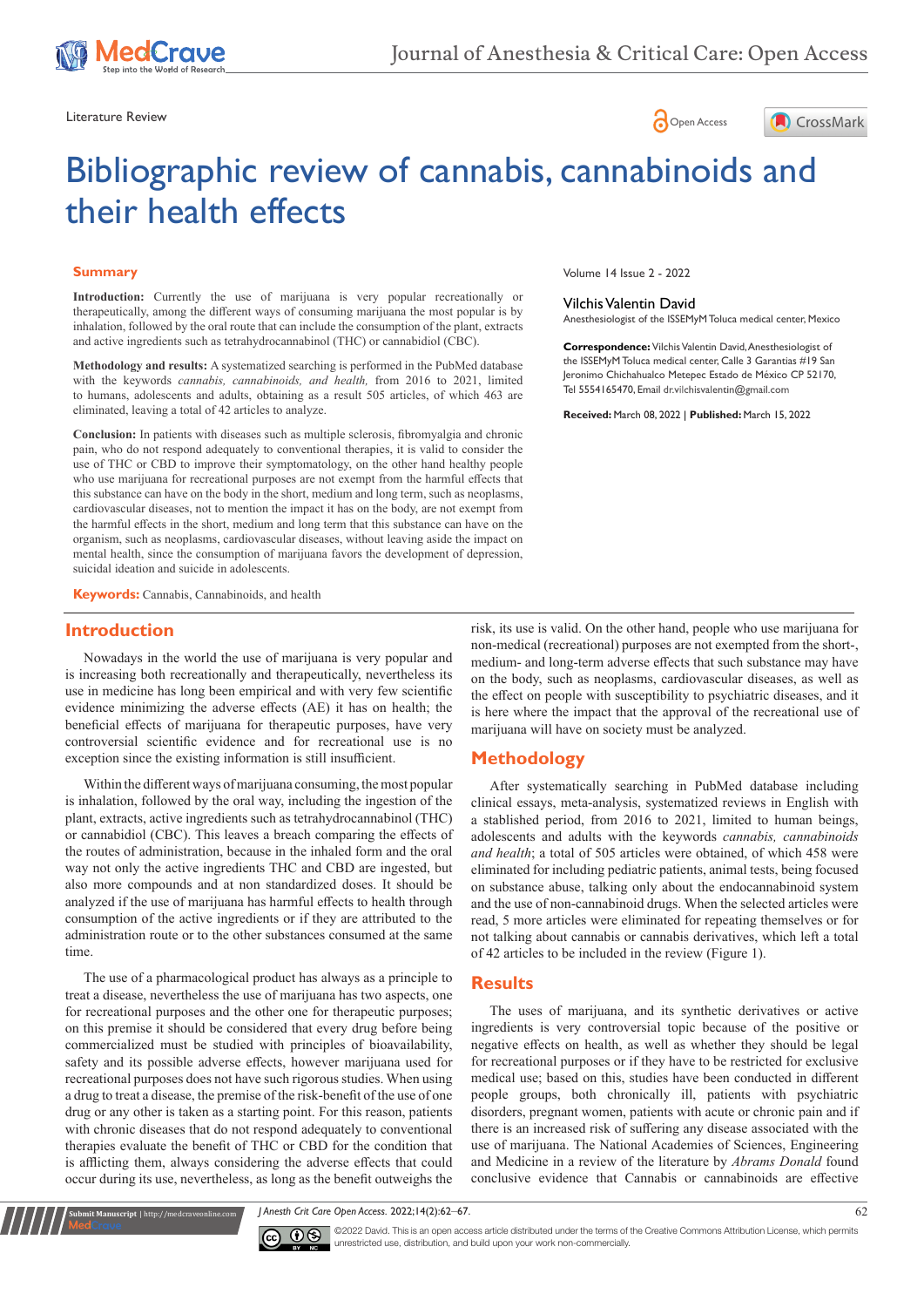for the treatment of pain in adults, also for chemotherapy induced nausea and vomiting, spasticity associated with multiple sclerosis and is supportive in improving appetite. Evidence for Tourette's syndrome, anxiety, post-traumatic stress disorder, cancer, irritable bowel syndrome, epilepsy, neurodegenerative disorders, secondary sleep disturbances were described with limited information.<sup>1</sup>



**Figure 1** Systematized searching algorithm using the keywords cannabis, cannabinoids, and health.

# **Pain and cannabis**

The management of chronic pain is a challenge all over the world, from the point of view of non-oncological pain management *Stockings Emily and collaborators* found a decrease in the intensity of pain by 30%; this percentage is the same for neuropathic pain comparing with placebo, but with no impact on physical or emotional functioning,<sup>2</sup> nevertheless *Fishera Emma and collaborators* mention that the quality of sleep did not improve, $3$  as well as the appearance of adverse effects tends to be high up to 50%, this suggests that the number necessary to treat to benefit is high and the number necessary to treat to cause adverse effects is low.4

Regarding the efficacy of cannabinoids for acute pain, *Gazendam Aaron and collaborators* point out that they are favorable over placebo, while with the intramuscular route of administration there is a greater reduction of pain in relation to the oral via.<sup>5</sup> With respect to patients with chronic oncologic pain and comparing them with patients with chronic non-oncologic pain, *Wang Li and collaborators* obtain that medical cannabis or non-inhaled cannabinoids produce a small improvement in pain relief, physical functioning and sleep quality, accompanied by transitory adverse effects such as cognitive deterioration, vomiting, somnolence.<sup>6</sup>

In the review conducted by *Henshaw and collaborators* demonstrated the anti-inflammatory capacity of cannabinoids due to the fact that tumor necrosis factor alpha, interleukin (IL) -1β, IL-6 and interferon gamma, reduced their serum levels after treatment with CBD or CBD + THC, but not with THC alone, this study provides the molecular basis of why cannabinoids have positive effect in patients with chronic and acute pain.<sup>7</sup> Finally, it was reported that cannabisbased medications (CBM) have been shown to be effective in reducing chronic pain and although the subject remains highly controversial the primary analysis showed favorable results for CBM over placebo, despite this the clinical significance of these findings is uncertain and  $recent.<sup>8</sup>$ 

### **Quality of life and cannabis**

Multiple studies talk about the quality of life with the use of cannabinoids, including patients with psychiatric diseases, pain or any other condition, nevertheless the results obtained so far are not certain. Goldenberg and *colleagues* in a systematized review

conclude that health-related quality of life and the use of cannabis or cannabinoids for medical conditions is inconclusive. Some patients report improvement in pain, mood, while others report reductions in health-related quality of life due to dizziness, confusion states, lethargy.<sup>9</sup>

Being physical activity a parameter of quality of life, there are people who claim that the use of marijuana has a positive effect on aerobic exercise, nevertheless in a review study conducted by *Zach and collaborators* concluded that there is no improvement in aerobic performance and it could precipitate angina pectoris with a lower exercise load.<sup>10</sup>

# **Mental health and cannabis (Psychiatric diseases and memory)**

The effects that some substances such as alcohol or tobacco have on mental function are well known, nevertheless it is still being investigated whether there are anatomical variation that make people more prone to become addicted to a specific substance, this point does not exclude marijuana since it has been seen that the regular consumption of cannabis is associated with adverse cognitive and mental health effects, therefore *Lorenzetti and collaborators* in their systematized review demonstrated that there are alterations in brain regions involved in reward, learning and memory in regular users of cannabis or substances other than cannabis, which points to the existence of common neurobiological abnormalities that make people more susceptible to addictions.<sup>11</sup> *Zach et colleagues* consider that the use of cannabis for therapeutic purposes may be problematic among people with psychotic disorders, showing negative influence on cognitive assessment, particularly on short-term memory tests.<sup>10</sup>

It is questionable whether the psychological effects (affective and cognitive) of cannabis users differ from person to person and whether these effects are the same between users of synthetic or natural derivatives *Akram et al.* demonstrated that synthetic cannabinoids are generally full agonists at the CB1 cannabinoid receptor and therefore considerably more potent than natural cannabis and have correspondingly more severe psychological effects.<sup>12</sup> There are substances that when consumed can cause changes in human behavior, being important to highlight the severity of these behavioral changes, for this guy and collaborators contribute that when there is an increase in the consumption of cannabinoids should understand the form and intensity as manifested by psychotic symptoms and other psychiatric symptoms, this is based on the fact that the administration of THC significantly increases positive psychotic symptoms (delusions, hallucinations, behavioral disorganization) and negative symptoms (loss of motivation, difficulty in enjoying things) compared to placebo, and they also deny that there is an attenuating effect of the symptoms caused by THC when CBD is administered together.13 *Alkomiet and collaborators* support the above with their review in which they argue that cannabis use is also associated with an increase in relapses, hospitalizations and severe positive symptoms in patients suffering from psychotic disorders.14 Comparing the effects of cannabis in chronic and occasional users, *Natasha and collaborators* conclude that cannabis distorts behavior in occasional users, but not in chronic users, suggesting that there is a reduced response of the reward circuit in chronic users.15

The previous mentioned enables us to understand the care and risks that are taken with the use of cannabinoids, and despite the fact that a beneficial potential has been described for some psychiatric conditions; in the review carried out by *Bonaccorso and collaborators,* they address CBD and its use in substance abuse disorders, chronic psychosis and anxiety; where, despite its use, there is still limited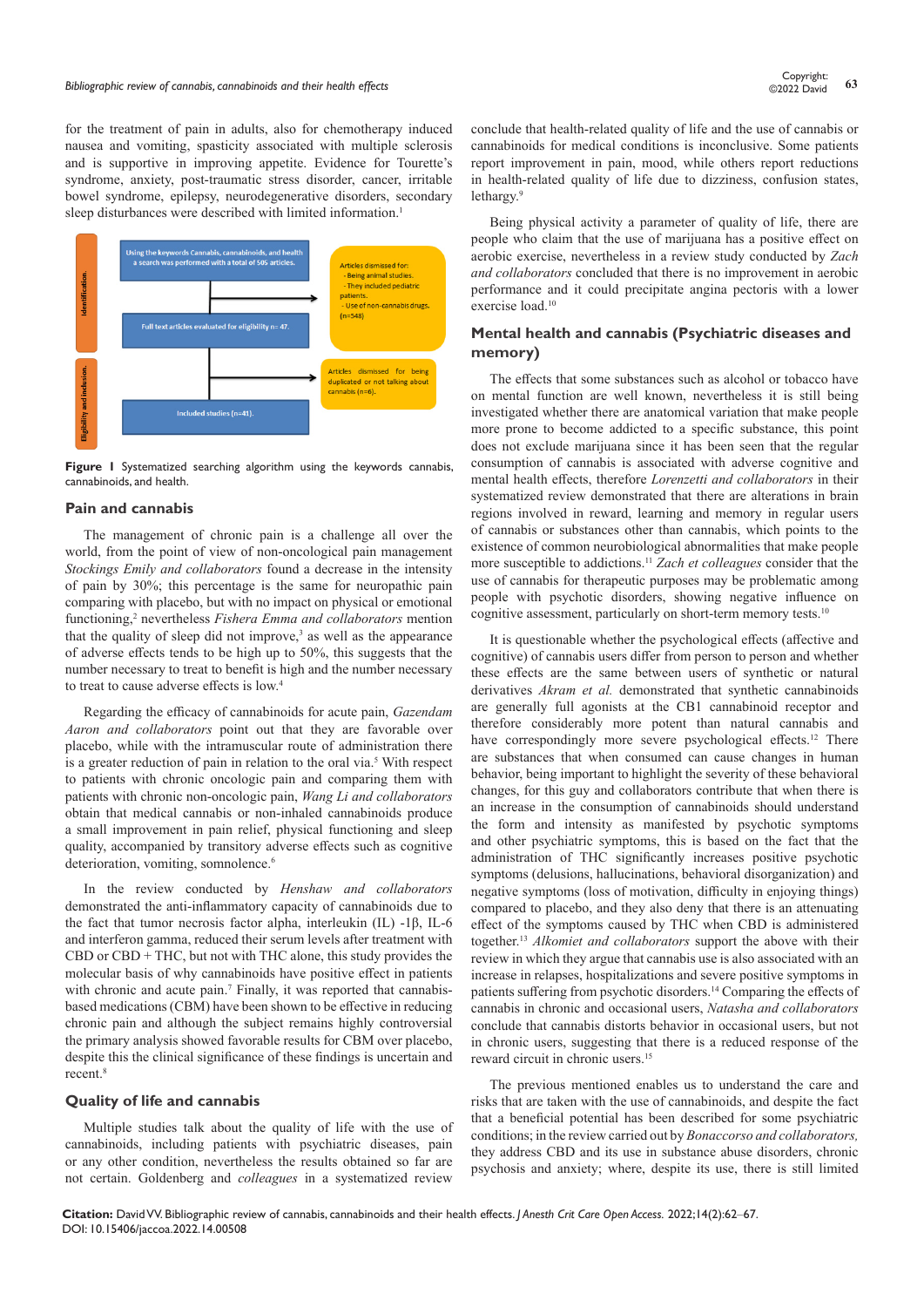# *Bibliographic review of cannabis, cannabinoids and their health effects* **<sup>64</sup>** Copyright:

evidence regarding safety and efficacy, for this reason the management of these diseases with CBD should be cautious.<sup>16</sup> On the other hand, *Hser and collaborators* found that cannabis consumers patients living with depression or generalized anxiety disorder have shown an association between the reduction in cannabis consumption and improvement of symptoms related to anxiety, depression and sleep.<sup>17</sup>

Regarding a disorder such as schizophrenia, *Shweta and collaborators* emphasize that the THC component of cannabis may be the main culprit in causing psychosis and triggering outbreaks of schizophrenia in susceptible populations, and THC may also aggravate the symptoms causing a poor prognosis in patients already diagnosed; although CBD shows therapeutic effects and opposite to THC, data are minimal with limited safety and efficacy, making further research necessary.18 Another pathology analyzed by *Orsolini and collaborators* is post-traumatic stress disorder, where they evaluate the effects of medical cannabis and synthetic cannabinoids on this pathology, reaching the conclusion that both medical cannabis and its synthetic derivatives by acting on the endocannabinoid system can have a therapeutic use to improve the symptoms of post-traumatic stress disorder, this by reducing anxiety, modulating the processes related to memory and improving sleep, nevertheless there are limitations due to the scarce evidence on safety and efficacy.<sup>19</sup>

Although in some pathologies cannabis and its synthetic derivatives have shown to be useful, its use is still controversial, for this reason in the review of *Botsford and collaborators* they return to generalized anxiety disorder, bipolar disorder, post-traumatic stress disorder and depression, posttraumatic stress disorder and depression, showing that the rates of problematic use of these substances are higher in these patients than in the general population, emphasizing that cannabis use is related to the onset and worsening of bipolar disorder and posttraumatic stress disorder, nevertheless, this is not clear in depression and generalized anxiety disorders.<sup>20</sup> Adolescents tend to abuse of substances and are more prone to have psychiatric disorders such as anxiety, depression, and suicide *Gobbi Gabriella et al.*21 report in their meta-analysis that the relative risk for developing depression in adolescent cannabis users was 1.37 (95% CI, 1.16-1.62;  $I2 = 0\%$ , for anxiety they found no significant statistic and with suicidal ideation they report an OR of 1.50 (95% CI, 1.11-2.03; I2  $= 0\%$ ) while for suicide attempt it is 3.46 (95% CI, 1.53-7.84, I2 = 61.3%).

There are two conditions where cannabis has been attributed important beneficial properties, the first one is multiple sclerosis (MS) where *Amato and collaborators* mention that cannabinoids are good for the control of spasticity and pain showing good efficacy and safety.<sup>22</sup> In second place is fibromyalgia (FM) where *Kurlyandchik Inna*, mentions that the treatment has a pharmacological and nonpharmacological approach with ineffective results, under this premise medical cannabis has a therapeutic potential, nevertheless efficacy and safety studies are still lacking before recommending its routine use.23 *Ashleigh and collaborators* mention that cognitive impairment is typical of schizophrenia, neurological disorders and substance abuse, which is manifested by impairment in learning, memory, attention, executive functioning, affecting daily life. This review analyzed the effect of CBD on cognitive deterioration in diseases such as schizophrenia, Alzheimer's disease, neuroinflammatory processes as well as hepatic encephalopathy or cerebral ischemia, finding that cognitive improvement in schizophrenia when using CBD has limited evidence but has shown to have a positive effect on other diseases that produce cognitive deterioration, nevertheless the mechanism by which this improvement occurs is not known.<sup>24</sup>

In the review conducted by *Eadie*, he reports that patients using medical cannabis compared to recreational cannabis users have

different physical, emotional and physiological characteristics that modify the presentation and extent of neurocognitive dysfunction, for this reason, medical cannabis users should be advised to perform activities with cars or safety tasks, since it was shown that cognitive performance decreases when consuming THC, accentuating a few hours after administration, in addition the duration of cognitive damage is relative to each person, suggesting that there are other factors that contribute to this variability; these findings mean that THC has limitations for its use in daily life.<sup>25</sup> A point to consider regarding the recreational use of cannabis or its derivatives is what *Klofta et al.* describe in their review regarding the development of false memory or false memories, concluding that participants intoxicated with cannabis were more susceptible to the creation of false memories when employing an eyewitness and a virtual reality perpetrator scenario.<sup>26</sup>

### **Cardiovascular diseases and cannabis**

Nowadays, one of the main causes of death worldwide are cardiovascular diseases, for this reason *Jouanjus and colleagues* examined the published evidence on the cardiovascular risk involved in the use of cannabis-based products. In this study, they emphasize that people who consume cannabis are more susceptible to suffering from acute myocardial infarction (AMI) or ischemic stroke; these effects are greater when consuming large doses of cannabis.<sup>27</sup> *Richards et al.* demonstrate that cannabis use raises heart rate and blood pressure immediately after use, mainly due to stimulation of the sympathetic nervous system and inhibition of the parasympathetic nervous system, precipitating cardiac arrhythmias.28 *Rikinkumar and collaborators* in addition, with the previous idea concluding that episodic marijuana use is a significant risk factor for developing AMI, particularly in people with low cardiovascular risk.<sup>29</sup> Regarding patients who have presented a coronary ischemic event, *Yang et al.* found that marijuana use after AMI is associated with a greater probability of presenting an acute coronary syndrome within the first 24 hours after consumption.<sup>31</sup>

# **Pregnancy, breastfeeding and cannabis**

Being a cannabis user is not limited to a certain population group, pregnant or breastfeeding women can also consume cannabis, *Roncero Carlos and colleagues* analyzed the factors associated with cannabis consumption during pregnancy, as well as the effects it has on the fetus; the results found were that not being married, low educational level and having a history of cannabis addiction, make it 2.77 times more likely that a woman continues to consume cannabis during pregnancy. Hispanic women are less likely to continue cannabis use during pregnancy compared to women of multiracial origin, the reasons for this are unclear. From the 14th week of gestation, cannabis receptors are present in the placenta and in the fetal brain, mainly in the frontal region and cerebellum, causing a slow development of these structures compared to the rest of the brain, in addition to being lipophilic, one third of what is in plasma crosses the placenta and is excreted in breast milk, this can alter the function of the cannabinoid receptor and cause changes in the dopaminergic and opioid system of the infant.31 With cannabis use during lactation *Ordean* reports that women who use the drug during lactation put their infants at risk by exposing them to cannabis in breast milk, having a negative impact on psychomotor and neurocognitive development, thus concluding that women should abstain from cannabis use during lactation or reduce consumption to a minimum if abstinence is not possible.<sup>32</sup>

### **Infectious diseases and cannabis**

*Ghasemiesfe Mehrnaz and collaborators* report that there is an association between cannabis consumption and latent tuberculosis,<sup>33</sup> which gives rise to the need to investigate the consumption of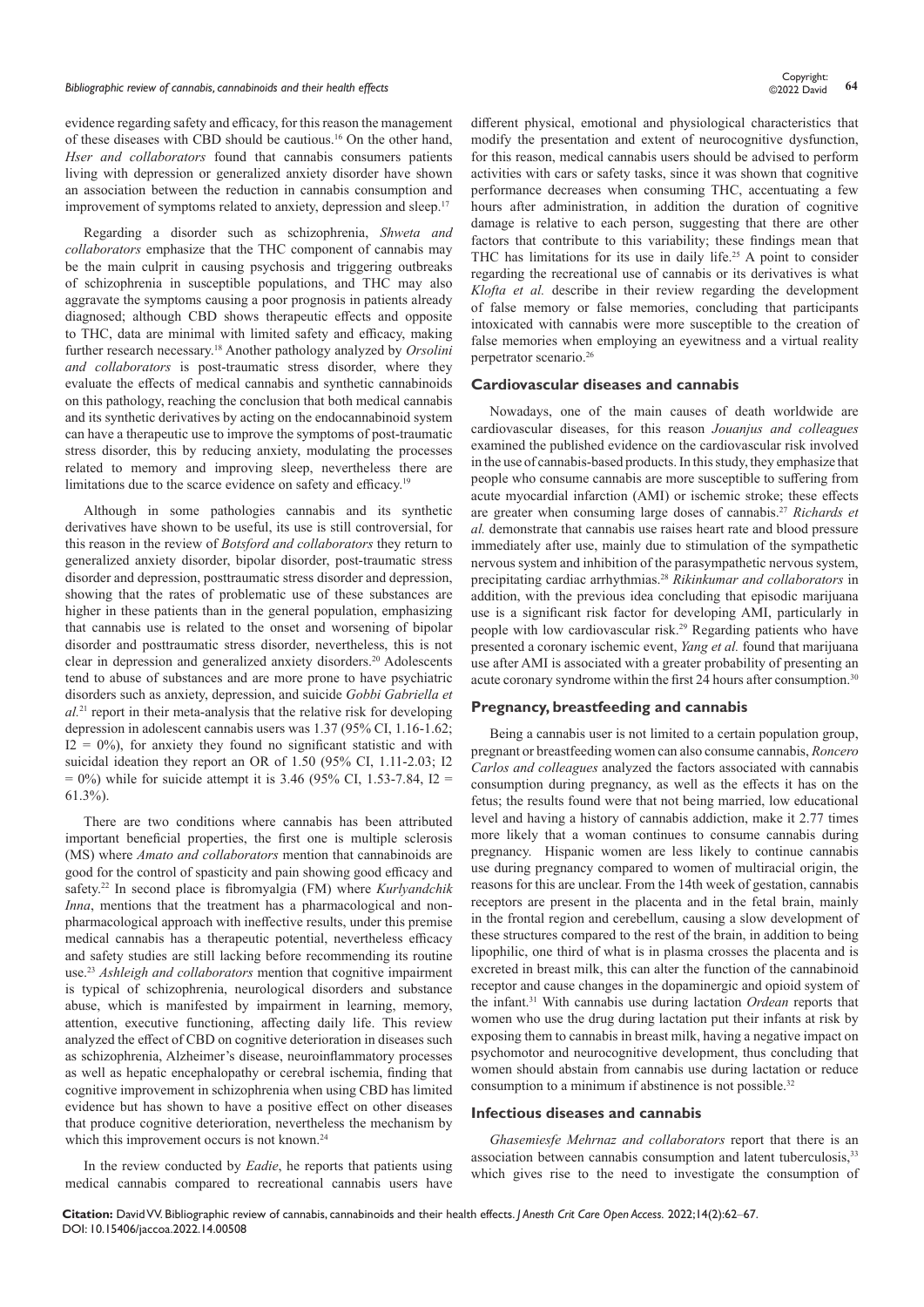marijuana when outbreaks occur, especially to see if there are other practices that favor the perpetuation of the infection. Taking into account the current situation of the COVID-19 pandemic, Khalsa and collaborators mention that COVID-19 has wreaked havoc on mental health, CBD has been promoted for the treatment of mental health problems and for substance abuse associated with COVID-19, nevertheless they conclude that there is still a lack of impartial clinical evidence that demonstrates that it has positive effects for treating these conditions.<sup>34</sup>

### **Effects of cannabis on inflammatory bowel disease**

*Cassio and collaborators* describe inflammatory bowel disease as a chronic and recurrent condition, which mainly includes ulcerative colitis (UC) and Crohn's disease (CD), currently, cannabis has been used for the management of these two conditions and has been shown to improve the symptoms and quality of life of these patients; despite the evidence, it is still not possible to establish a treatment criterion since the doses, the via of administration and the active principle of the plant that is useful are not known.35 In this same area, *NaftaliI and collaborators* investigated whether there is an association between cannabis consumption and remission of ulcerative colitis by endoscopy. In this controlled study, patients received cigarettes containing 0.5 g of cannabis with 80 mg of THC or placebo cigarettes for 8 weeks, obtaining as a result that the Lichtiger index improved in the cannabis group, concluding that in the short term treatment with THC-rich cannabis induced clinical remission and improved quality of life in patients with mild to moderate ulcerative colitis, nevertheless, these beneficial clinical effects were not associated with a significant anti-inflammatory improvement in the Mayo endoscopic score.<sup>36</sup>

# **Cancer, sexual health and cannabis**

Currently there is still uncertainty about whether or not there is an increased risk of developing some type of cancer due to cannabis consumption, considering the above *Ghasemiesfe Mehrnaz and collaborators* in their literature review conclude that smoking marijuana is associated with the development of testicular germ cell tumor and non-seminoma testicular germ cell tumor, it is not clear if this association is due to the route of administration or if it is due to the active ingredients.37 *Rajanahally et al.* take up this issue by concluding in their systematized review that marijuana exposure is an independent risk factor for testicular cancer, data on bladder cancer are contradictory while it turns out to have antineoplastic effects on prostate cancer.38 A point that is not neglected is the effect that smoking cannabis has on oral health where *Keboa Tambe et al*. conclude that inhaling cannabis is detrimental to the health of the periodontium while the association with other oral diseases (dental caries, soft tissue lesions and oral cancer) is inconsistent, although studies suggest that smoking cannabis is an additional underlying risk factor.<sup>39</sup> Some association has been seen between cannabis use and testicular cancer, but the impact on hormone function or semen remains unclear, although it has been argued that cannabis may have an inhibitory role on testicular hormone function,<sup>39</sup> for this reason *Belladelli and collaborators* in their review where they included 4014 men with information on semen quality and 4787 men with information on testicular hormonal function, reported that 44% of all patients had modifications in seminal and hormonal parameters, concluding that the evidence does not suggest a clinical relationship between cannabis consumption and changes in testicular function.40 When taking into account male sexual function in cannabis users it has been found that marijuana can improve the subjective experience of sexual intercourse while potentially contributing to erectile dysfunction (ED) in a dose dependent manner,<sup>39</sup> to this *Pizzol and collaborators* add that the

overall prevalence of erectile dysfunction in cannabis users is 69.1% (95% CI: 38.0 to 89.1), while the corresponding figure in controls was 34.7% (95% CI: 20.3 to 52.7), concluding that the OR of ED in cannabis users is almost four times higher than that in non-users.<sup>41</sup>

# **Discussion**

Cannabis is one of the drugs that has increased its consumption worldwide for both medicinal and recreational use, for this reason it is important to regulate treatment standards for patients and to determine the severity of the adverse effects that these could manifest. For medical use, the risk-benefit balance must be considered, while for recreational use, the potential health effects for both the individual and society must be considered.

Before using cannabis and its derivatives for medical purposes, the patient must be rigorously selected to offer benefits with the medication, especially because of the controversy regarding the safety and efficacy of the doses used to mitigate symptoms such as pain, spasticity and other symptoms without causing the patient to suffer serious adverse effects. At this point, those who could benefit from cannabis therapy or its derivatives are patients with terminal diseases such as cancer, where life expectancy is shortened by the natural history of the disease, as well as patients undergoing chemotherapy where cannabinoids have shown to have good results in mitigating nausea and vomiting induced by chemotherapy. Another pathology to consider is multiple sclerosis, in which patients who have used conventional therapies without significant improvement, cannabinoids provide an opportunity for treatment, as it is a therapy that has shown a positive effect and although adverse effects are manifested, the benefits of its use have improved the quality of life of these patients. A medical treatment should always be individualized, that is why there are patients who, when receiving cannabinoid therapy, report improvement in pain and mood, nevertheless there is a counterpart where the adverse effects can be so intense that they do not improve their quality of life.

The effects of the use of cannabinoids on psychiatric disorders such as post-traumatic stress disorder, depression, schizophrenia, anxiety and psychosis, has two sides, one of those who believe that improves the symptoms of these diseases and the other side where the current evidence shows that the use of cannabinoids especially in chronic form worsens the symptoms, this was proven by reducing the dose of cannabis consumption in patients diagnosed with depression and anxiety presenting improvement of the symptoms of these diseases; It has also been shown that cannabis consumption triggers episodes of psychosis in healthy people with certain susceptibility and in those who already knew this diagnosis present more frequent and severe episodes, as for the effects it may have on the cognitive state, it has been seen that cannabis intoxication generates states of false memory, when accompanied by false visual and verbal testimonies.

Studies analyzing the effects of cannabis at the cardiovascular level have shown that those who consume it are more susceptible to acute myocardial infarction or cerebrovascular accidents, in addition to the fact that those patients who have had an acute myocardial infarction and within 24 hours post-infarction consume cannabis, in view of this evidence, the recreational use of marijuana does not show to have any beneficial effect at the cardiovascular level, besides having a negative impact on public health, making healthy people more susceptible to suffer a cardiovascular disease. The use of cannabis is contraindicated during pregnancy and breastfeeding, since it has been seen a delay in the development of the fetal brain and to date no positive effect has been seen that can be attributed to the consumption of cannabis.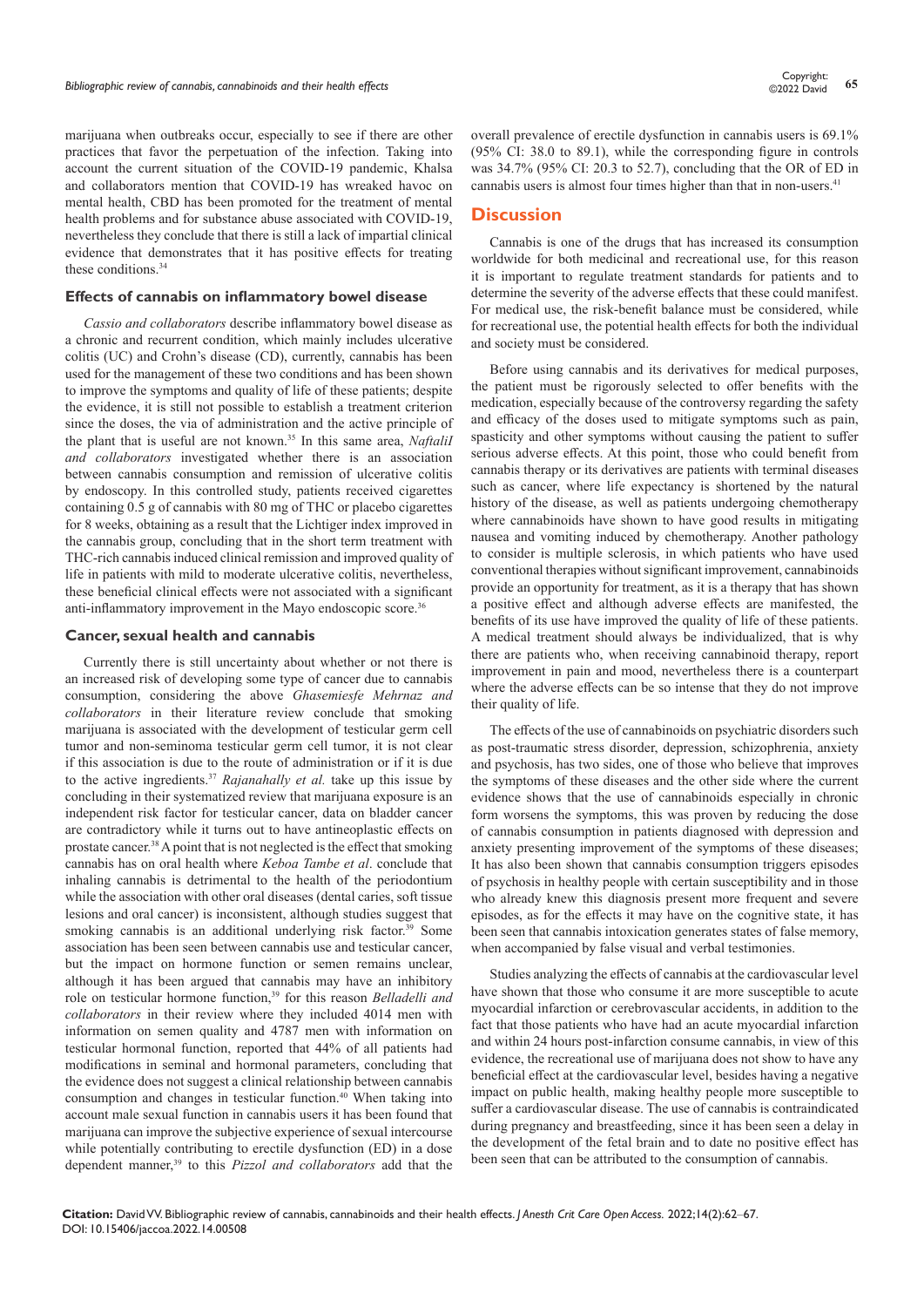One of the diseases where a positive effect has been shown is in inflammatory bowel disease including CD and UC, although an improvement has not been seen in terms of endoscopic classification, it has shown to have a beneficial effect on the patient's quality of life. For infectious diseases such as tuberculosis, it has been seen that patients who tend to develop this disease have a high prevalence of cannabis use, and there is a strong association between recreational cannabis use and the risk of developing latent tuberculosis. The relation between cannabis consumption and cancer development is mainly focused on people who use it recreationally, having an important impact on public health since its consumption has been strongly associated with non-seminoma testicular cancer and despite showing a protective role in prostate cancer, its use is not justified for the entire population, the last one could be aimed at patients at high risk of prostate cancer. Another point to consider is the effect on sexual function and although it has been seen that it improves the subjective experience of sexual relations, it also increases 4 times the possibility of having ED compared to those who do not consume.

# **Conclusion**

The use of cannabis and its derivatives for medicinal or recreational purposes remains controversial, although its consumption has adverse effects on health, certain patients may find relief from their symptoms, these patients should be chosen with great caution and have a strict monitoring for the harmful effects they may present. Given the current evidence, the recreational use of cannabis has a negative impact on public health by increasing cardiovascular risk, worsening coronary heart disease and cerebral vascular disease. It should not be overlooked that cannabis consumption has effects on the behavior of some susceptible individuals, generating episodes of psychosis, worsening anxiety disorders, depression and suicidal ideation. Finally, it should be emphasized that a problem detected with the recreational use of cannabis is that in a state of intoxication, memories of actions that the person did not perform can be created.

# **References**

- 1. [Abrams Donald I. The therapeutic effects of Cannabis and cannabinoids:](https://pubmed.ncbi.nlm.nih.gov/29325791/)  [An update from the National Academies of Sciences, Engineering and](https://pubmed.ncbi.nlm.nih.gov/29325791/)  Medicine report. *European journal of internal medicine*. 2018;49:7-11.
- 2. [Stockings Emily, Campbell Gabrielle, Hall Wayne D, et al. Cannabis](https://journals.lww.com/pain/Abstract/2018/10000/Cannabis_and_cannabinoids_for_the_treatment_of.6.aspx)  [and cannabinoids for the treatment of people with chronic noncancer](https://journals.lww.com/pain/Abstract/2018/10000/Cannabis_and_cannabinoids_for_the_treatment_of.6.aspx)  pain conditions: a systematic review and meta-analysis of controlled and observational studies. *PAIN*. 2018;159(10):1932-1954.
- 3. [Fishera Emma, Moorec R Andrew, Fogartyd Alexandra E, et al.](https://pubmed.ncbi.nlm.nih.gov/32804833/)  Cannabinoids, cannabis, and cannabis-based medicine for pain [management: a systematic review of randomised controlled trials.](https://pubmed.ncbi.nlm.nih.gov/32804833/) *PAIN.* [2021;162\(7\).](https://pubmed.ncbi.nlm.nih.gov/32804833/)
- 4. Mücke M, Phillips T, Radbruch L, et al. Cannabis-based medicines for [chronic neuropathic pain in adults \(Review\).](https://pubmed.ncbi.nlm.nih.gov/29513392/) *Cochrane Database of [Systematic Reviews.](https://pubmed.ncbi.nlm.nih.gov/29513392/)* 2018;CD012182.
- 5. [Gazendam Aaron, Nucci Nicholas, Gouveia Kyle, et al. Cannabinoids in](https://pubmed.ncbi.nlm.nih.gov/33381643/)  the Management of Acute Pain: A Systematic Review and Meta-analysis. *[Cannabis and Cannabinoid Research.](https://pubmed.ncbi.nlm.nih.gov/33381643/)* 2020;15;5(4):290‒297.
- 6. [Wang Li, Hong Patrick J, May Curtis, et al. Medical cannabis or](https://pubmed.ncbi.nlm.nih.gov/34497047/)  cannabinoids for chronic non-cancer and cancer related pain: a systematic [review and meta‒analysis of randomised clinical trials.](https://pubmed.ncbi.nlm.nih.gov/34497047/) *British Medical Journal.* [2021;373:n1034.](https://pubmed.ncbi.nlm.nih.gov/34497047/)
- 7. Henshaw Frances R, Dewsbury Lauren S, Lim Chai K, et al. The Effects of Cannabinoids on Pro- and Anti-Inflammatory Cytokines: A Systematic Review of In Vivo Studies. *Cannabis and Cannabinoid Research.* 2021;6(3):177‒195.
- 8. Aviram J, Samuelly-Leichtag G. Efficacy of Cannabis-Based Medicines for Pain Management: A Systematic Review and Meta- Analysis of [Randomized Controlled Trials.](https://pubmed.ncbi.nlm.nih.gov/28934780/) *Pain Physician.* 2017:20:E755‒E796.
- 9. [Goldenberg Matthew, Reid Mark William, IsHak Waguih William, et](https://pubmed.ncbi.nlm.nih.gov/28319753/)  [al. The impact of cannabis and cannabinoids for medical conditions on](https://pubmed.ncbi.nlm.nih.gov/28319753/)  health-related quality of life: A systematic review and meta-analysis. *[Drug Alcohol Dependence.](https://pubmed.ncbi.nlm.nih.gov/28319753/)* 2017;174:80‒90.
- 10. [Lorenzetti Valentina, Chye Yann, Silva Pedro, et al. Does regular](https://pubmed.ncbi.nlm.nih.gov/30706169/)  [cannabis use affect neuroanatomy? An updated systematic review and](https://pubmed.ncbi.nlm.nih.gov/30706169/)  [meta‒analysis of structural neuroimaging studies.](https://pubmed.ncbi.nlm.nih.gov/30706169/) *European Archives of [Psychiatry and Clinical Neuroscience.](https://pubmed.ncbi.nlm.nih.gov/30706169/)* 2019;269(1):59‒71.
- 11. [Zach, Gonzalez Raul, Crosby Kim, et al. Medical cannabis and mental](https://pubmed.ncbi.nlm.nih.gov/27816801/)  [health: A guided systematic review.](https://pubmed.ncbi.nlm.nih.gov/27816801/) *Clinical Psychology Review.* [2017;51:15‒29.](https://pubmed.ncbi.nlm.nih.gov/27816801/)
- 12. [Akram Hina, Mokrysz Claire, Curran H Valerie. What are the psychological](https://pubmed.ncbi.nlm.nih.gov/30789300/)  [effects of using synthetic cannabinoids? A systematic review.](https://pubmed.ncbi.nlm.nih.gov/30789300/) *Journal of [Psychopharmacology.](https://pubmed.ncbi.nlm.nih.gov/30789300/)* 2019;33(3):271‒283.
- 13. [Hindley Guy, Beck Katherine, Borgan Faith, et al. Psychiatric symptoms](https://www.thelancet.com/journals/lanpsy/article/PIIS2215-0366(20)30074-2/fulltext)  caused by cannabis constituents: a systematic review and meta-analysis. *[Lancet Psychiatry.](https://www.thelancet.com/journals/lanpsy/article/PIIS2215-0366(20)30074-2/fulltext)* 2020;7:344‒353.
- 14. [Alkomiet Hasan, von Keller Rupert, Friemel Chris Maria, et al. Cannabis](https://pubmed.ncbi.nlm.nih.gov/31563981/)  [use and psychosis: a review of reviews.](https://pubmed.ncbi.nlm.nih.gov/31563981/) *European Archives of Psychiatry [and Clinical Neuroscience](https://pubmed.ncbi.nlm.nih.gov/31563981/)*. 2020;270(4):403‒412.
- 15. [Mason Natasha L, Theunisse Eef L, Hutten Nadia RPW, et al. Reduced](https://pubmed.ncbi.nlm.nih.gov/31865628/)  [responsiveness of the reward system is associated with tolerance to](https://pubmed.ncbi.nlm.nih.gov/31865628/)  [cannabis impairment in chronic users.](https://pubmed.ncbi.nlm.nih.gov/31865628/) *Addiction Biology.* 2021;26:e12870.
- 16. [Bonaccorso Stefania, Ricciardi Angelo, Zangani Caroline, et al.](https://pubmed.ncbi.nlm.nih.gov/31412258/)  [Cannabidiol \(CBD\) use in psychiatric disorders: A systematic review.](https://pubmed.ncbi.nlm.nih.gov/31412258/)  *Neurotoxicology.* [2019;74:282‒298.](https://pubmed.ncbi.nlm.nih.gov/31412258/)
- 17. Hser Yih-Ing, Mooney Larissa J, Huang David, et al. Reductions in [Cannabis Use Are Associated with Improvements in Anxiety, Depression,](https://pubmed.ncbi.nlm.nih.gov/28847455/)  [and Sleep Quality, But Not Quality of Life](https://pubmed.ncbi.nlm.nih.gov/28847455/)*. Journal of Substance Abuse Treatment.* [2017;81:53–58.](https://pubmed.ncbi.nlm.nih.gov/28847455/)
- 18. [Shweta J Patel, Sahar Khan, Saipavankumar M, et al. Association Between](https://pubmed.ncbi.nlm.nih.gov/32839678/)  [Cannabis Use and Schizophrenia: Causative or Curative? A Systematic](https://pubmed.ncbi.nlm.nih.gov/32839678/)  Review. *Cureus.* [12\(7\):e9309.](https://pubmed.ncbi.nlm.nih.gov/32839678/)
- 19. [Orsolini Laura, Chiappini Stefania, Volpe Umberto, et al. Use of Medicinal](https://pubmed.ncbi.nlm.nih.gov/31450833/)  Cannabis and Synthetic Cannabinoids in Post-Traumatic Stress Disorder [\(PTSD\): A Systematic Review.](https://pubmed.ncbi.nlm.nih.gov/31450833/) *Medicina.* 2019;55:525.
- 20. [Botsford Sabrina L, Yang Sharon, George Tony P. Review: Cannabis and](https://pubmed.ncbi.nlm.nih.gov/31577377/)  [cannabinoids in mood and anxiety disorders: impact on illness onset and](https://pubmed.ncbi.nlm.nih.gov/31577377/)  [course, and assessment of therapeutic potential.](https://pubmed.ncbi.nlm.nih.gov/31577377/) *The American Journal on Addictions.* [2020;29\(1\):9–26.](https://pubmed.ncbi.nlm.nih.gov/31577377/)
- 21. [Gobbi Gabriella, Atkin Tobias, Zytynski Tomasz, et al. Association](https://pubmed.ncbi.nlm.nih.gov/30758486/)  [of Cannabis Use in Adolescence and Risk of Depression, Anxiety, and](https://pubmed.ncbi.nlm.nih.gov/30758486/)  Suicidality in Young Adulthood: A Systematic Review and Meta-analysis. *JAMA Psychiatry.* [2019;76\(4\):426‒434.](https://pubmed.ncbi.nlm.nih.gov/30758486/)
- 22. [Amato Laura, Minozzi Silvia, Mitrova Zuzana, et al. Systematic review](https://pubmed.ncbi.nlm.nih.gov/29119763/)  [of safeness and therapeutic efficacy of cannabis in patients with multiple](https://pubmed.ncbi.nlm.nih.gov/29119763/)  [sclerosis, neuropathic pain, and in oncological patients treated with](https://pubmed.ncbi.nlm.nih.gov/29119763/)  chemotherapy. *Epidemiologia e Prevenzione*. 2017;41(5-6):279-293.
- 23. [Kurlyandchik Inna, Tiralongo Evelin, Schloss Janet. Safety and Efficacy](https://pubmed.ncbi.nlm.nih.gov/33337931/)  [of Medicinal Cannabis in the Treatment of Fibromyalgia: A Systematic](https://pubmed.ncbi.nlm.nih.gov/33337931/)  Review. *[Journal of Alternative and Complementary Medicine.](https://pubmed.ncbi.nlm.nih.gov/33337931/)* [2021;27\(3\):198‒213.](https://pubmed.ncbi.nlm.nih.gov/33337931/)
- 24. Osborne Ashleigh L, Solowii Nadia, Weston-Green Katrina. A [systematic review of the effect of cannabidiol on cognitive function:](https://pubmed.ncbi.nlm.nih.gov/27884751/)  Relevance to schizophrenia. *[Neuroscience & Biobehavioral Reviews.](https://pubmed.ncbi.nlm.nih.gov/27884751/)* [2017;72:310‒324.](https://pubmed.ncbi.nlm.nih.gov/27884751/)

**Citation:** David VV. Bibliographic review of cannabis, cannabinoids and their health effects. *J Anesth Crit Care Open Access.* 2022;14(2):62‒67. DOI: [10.15406/jaccoa.2022.14.00508](https://doi.org/10.15406/jaccoa.2022.14.00508)